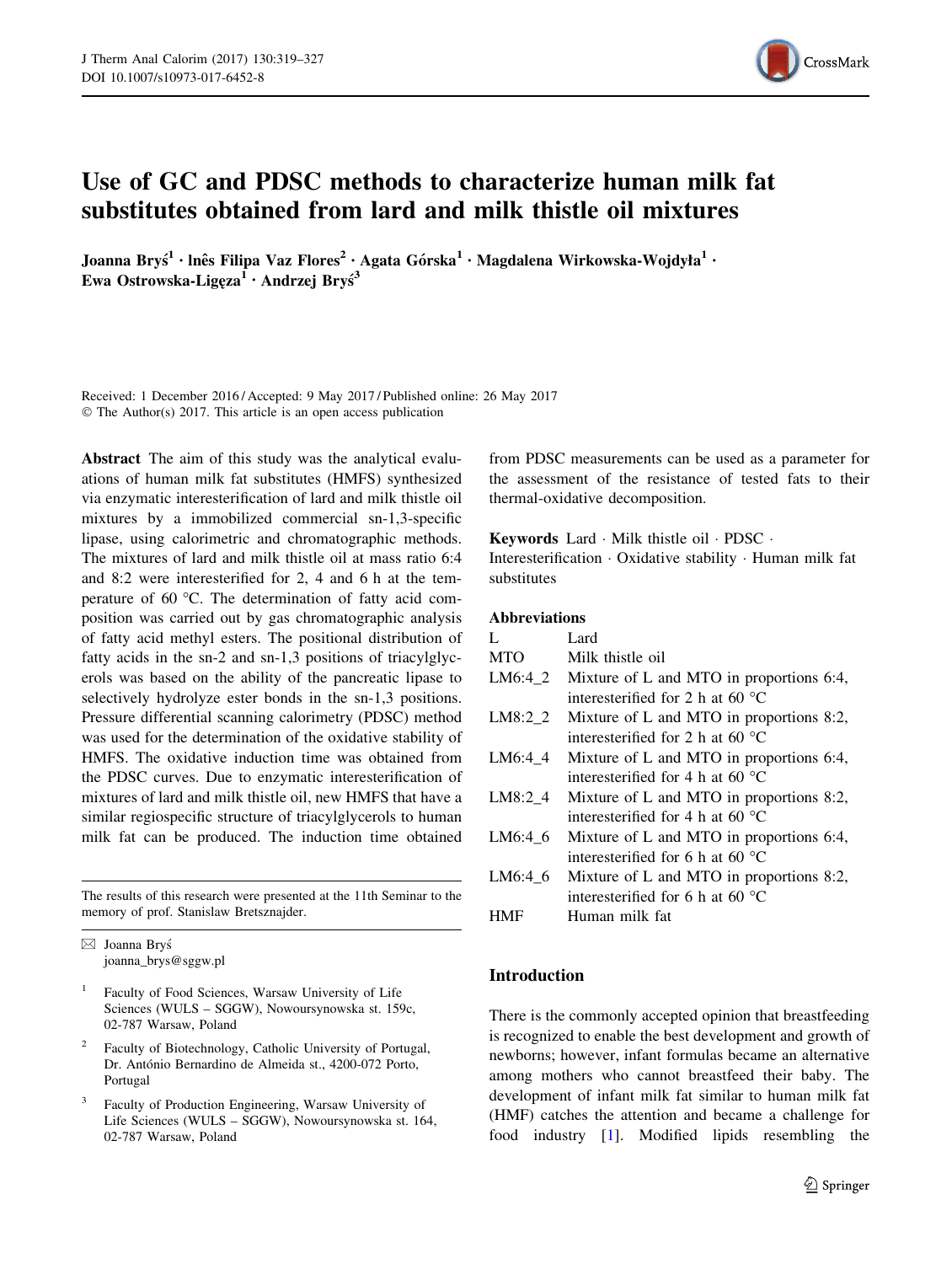triacylglycerols (TAG) of human milk can be produced by chemical or enzymatic modification of TAG, but in the past few years enzymatic modification of TAG has prevailed. According to previous reports  $[1-3]$ , enzymatic acidolysis and interesterification using sn-1,3-specific lipases are strategies that have received considerable attention in the literature. In contrast to chemical methods, enzymatic synthesis as a tool for fat modification has many advantages. Catalyzed with lipases, interesterification reactions can be directed in controlled ways, and specific or totally new products can be produced [\[4](#page-7-0)]. Microbial lipases have a great potential for commercial application due to their stability, selectivity and broad substrate specificity. Lipasecatalyzed reactions are carried out under milder conditions and with a higher selectivity than chemically catalyzed reactions. The use of 1,3-selective lipases allows to maintain the fatty acids in the sn-2 position of the acylglycerols. This is nutritionally desirable and not possible to attain by chemical catalysis [[3,](#page-7-0) [5\]](#page-7-0).

Breast milk is considered the main source of nutrients and energy for many infants in their early life because of nutritional, immunological and food safety points of view. Lipids in human milk provide a major source of energy and essential structural components for the cell membranes of the newborn  $[2, 6]$  $[2, 6]$  $[2, 6]$  $[2, 6]$ . Human milk consists of 3–5% of lipids and approximately 99% of them are TAG. Palmitic acid (16:0), oleic acid (18:1) and linoleic acid (18:2n-6) are the three major fatty acids of TAG, which constitutes 25, 30 and 15% of total fatty acids, respectively [[7](#page-7-0)]. HMF similarly to other milk fats contains high content of the saturated palmitic acid, but its unique feature is also a high content of the polyunsaturated fatty acids (PUFA) [[8](#page-7-0), [9](#page-7-0)]. The polyunsaturated fatty acid components of human milk are complex, including both the C18 precursors, linoleic acid (18:2 n-6) and  $\alpha$ -linolenic acid (18:3 n-3), and the bioactive very long-chain polyunsaturated fatty acids (LCPUFA) of both the n-6 and the n-3 families [[10\]](#page-7-0). The major LCPUFA in HMF are eicosapentaenoic acid (C20:5n-3, EPA), docosahexaenoic acid (C22:6n-3, DHA) and arachidonic acid (C20:4n-6, ARA). ARA and DHA are membrane fatty acids required for growth and development of the central nervous system of infants. Recent studies also show the importance of ARA and DHA for bone mineralization and bone mass, probably an effect caused by the influence of the fatty acids on biosynthesis of prostaglandins. Therefore, infant formula should also contain these LCPUFA in appropriate amounts [[11\]](#page-7-0). The structure of human milk TAG is also unique, as 60–70% of palmitic acid is located at the sn-2 position and the sn-1 and sn-3 positions are taken by 18:0, 18:1 and 18:2 fatty acids [[12\]](#page-7-0). This intramolecular structure is an advantageous aspect for the efficiency of calcium absorption [[7\]](#page-7-0).

Therefore, HMF is the component that supplies not only the highest fraction of the infant's required dietary energy [\[13](#page-7-0)]. The specific fatty acid compositions and structure of HMF provide also an efficient fat absorption by infants. The main goals of production of the HMFS were to obtain fatty acid composition and positional acyl distribution as close as possible to those found in HMF [\[1](#page-7-0)].

In order to produce HMFS that mimic HMF, several studies have been carried out using immobilized lipases as catalysts. In the majority of these studies, HMFS resembling HMF were obtained by enzymatic interesterification or acidolysis reactions of tripalmitin or lard with free fatty acids from different sources. Lard has been recommended as a potential alternative because it is the only fat resembling HMF in terms of fatty acid composition [\[14](#page-7-0)]. Compared with HMF, lard has a similar palmitic and oleic acids content but is characterized by lower content of essential fatty acids. Vegetable oils like milk thistle oil are a source of PUFA. A combination of tripalmitin or lard with vegetable oils has been chosen to obtain a product possessing similar fatty acids composition and their distribution in TAG to HMF [\[2](#page-7-0), [5](#page-7-0), [15\]](#page-7-0).

As Nielsen et al. [\[12](#page-7-0)] supposed, for new HMFS products which are in development, it is necessary to optimize the nutritional and physical properties as well as ensure that they possess acceptable oxidation stability. Lipids are one of the mostly chemically unstable food components, and when lipid oxidation occurs, it gives rise to the formation of lipid hydroperoxides. Free fatty acids (FFA) and formation of lipid hydroperoxides increase the formation of secondary volatile products of oxidation that influence unpleasant odor. In order to maintain a healthy product, it is important that lipids are oxidatively stable [\[12](#page-7-0)]. Differential scanning calorimetry (DSC) is one of the most popular methods for the appraisal of the oxidative stability of oils and fats  $[16]$  $[16]$ . It is based on measuring of the induction times of oils oxidation. The peroxide value (PV) is widely used for measuring primary products of oxidation.

The aim of this study was the analytical evaluations of HMFS synthesized via enzymatic interesterification of lard and milk thistle oil mixtures by a immobilized commercial sn-1,3-specific lipase, using calorimetric and chromatographic methods.

# Materials and methods

# Chemicals and materials

All the solvents and reagents were purchased from Avantor Performance Materials Poland S.A. (Gliwice, Poland) except for porcine pancreatic lipase (Type II) which was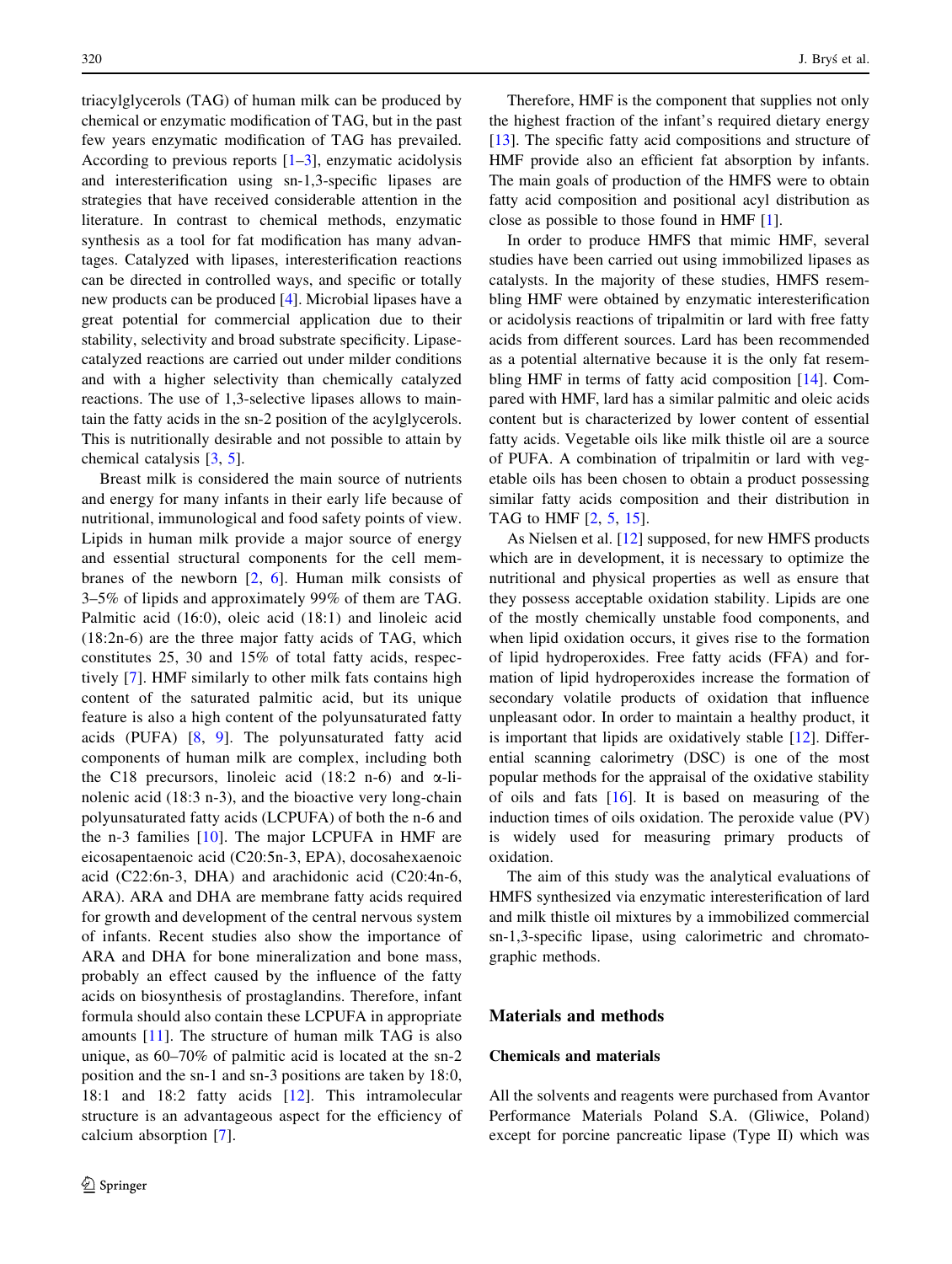supplied together with the standard compounds by Sigma-Aldrich (Saint Louis, MO, USA). Immobilized Lipozyme RM IM, used in this investigation as a catalyst of interesterification, was also procured from Sigma-Aldrich. Lipozyme RM IM is a food-grade granulated silica preparation of a microbial 1,3-specific lipase from Rhizomucor miehei (activity 150 IUN  $g^{-1}$ ). The silica gel TLC plate was purchased from Merck (Darmstadt, Germany). All the solvents and reagents used in analyses were of chromatographic or analytical grade. Lard and milk thistle oil were provided by commercial company. The mixtures of L and MTO in mass proportions 6:4 or 8:2 were used in this investigation.

#### Enzymatic interesterification

Flasks containing of the initial mixtures were prepared and positioned in a thermostated mineral-oil bath shaker. After thermal equilibration of sample at  $60^{\circ}$ C, the enzymatic catalyst (8% w/w) was added. The interesterifications were performed with continuous shaking and stopped by filtering off the biocatalyst after a predetermined time (2, 4 or 6 h).

# Acid values and free fatty acids content

Acid value (AV) was determined by titration of fat samples with 0,1 M ethanolic potassium hydroxide solution. Fatty acid concentration was calculated based on acid values and the value of molar mass of oleic acid. Acids values were determined according to ISO method 660:2000 [[17\]](#page-7-0).

# Peroxide value

The peroxide value (PV) of mixture was determined by iodometric technique with visual endpoint detection in accordance with Standards ISO 3960:2007 [\[18](#page-8-0)].

#### DSC measurements

A differential scanning calorimeter (DSC Q20 TA) coupled with a high-pressure cell (PDSC—pressure differential scanning calorimetry) was used. The instrument was calibrated using high-purity indium as a standard. Fat samples of 3–4 mg were weighted into an aluminum open pan and placed in the sample chamber under oxygen atmosphere with an initial pressure of 1 400 kPa and with the  $100 \text{ mL min}^{-1}$  oxygen flow rate. The isothermal temperature for each sample was  $120^{\circ}$ C. Obtained diagrams were analyzed using TA Universal Analysis 2000 software. For each sample, the output was automatically recalculated and presented as amount of energy per one gram. The maximum PDSC oxidation time (induction time) was determined based on the maximum rate of oxidation (maximum rate of heat flow).

#### Fatty acid composition / GC measurements

The determination of fatty acid composition was carried out by gas chromatographic (GC) analysis of fatty acid methyl esters. Methyl esters of fatty acids were prepared through transesterification with sodium methoxide according to ISO 5509:2001. An YL6100 GC chromatograph equipped with a flame ionization detector and BPX-70 capillary column of 0.20 mm i.d.  $\times$  60 m length and  $0.25 \mu m$  film thickness was used. The oven temperature was programmed as follows:  $60^{\circ}$ C for 5 min and then it was increased by 10 °C min<sup>-1</sup> to 180 °C; from 180 to 230 °C, it was increased by 3 °C min<sup>-1</sup> and then kept at 230  $\degree$ C for 15 min. The temperature of the injector was 225  $\degree$ C, with a split ratio of 1:100, and the detector temperature was  $250^{\circ}$ C. Nitrogen flowing with the rate of 1 mL  $min^{-1}$  was used as the carrier gas. The results were expressed as relative percentages of each fatty acid (% of the fatty acids peaks area was calculated). Fatty acids were identified by comparing the relative retention times of FAME peaks with FAME chemical standard.

# Positional distribution of fatty acids in the sn-2 and sn-1,3 positions of TAG

The positional distribution of fatty acids in the sn-2 and sn-1,3 positions of TAG is based on the ability of the pancreatic lipase to selectively hydrolyze ester bonds in the sn-1,3 positions. Briefly, 20 mg of purified pancreatic lipase (porcine pancreatic lipase, crude type II), 1 mL of Tris buffer (pH 8.0), 0.25 mL of bile salts (0.05%) and 0.1 mL of calcium chloride (2.2%) were added to 50 mL centrifuge tubes and vortexed with 0.1 g of fat sample. The mixture was incubated at 40  $^{\circ}$ C in a water bath for 5 min and then 1 mL of 6 mol  $L^{-1}$  HCl and 1 mL of diethyl ether were added and the mixture was centrifuged. Diethyl ether layer was collected to test tubes and evaporated under nitrogen gas to obtain 200 uL volume. A 200 uL aliquot was loaded onto a silica gel TLC plate with fluorescent indicator 254 nm and developed with hexane/diethyl ether/acetic acid (50:50:1, v:v:v). The 2-monoacylglycerol (2-MAG) band was visualized under UV light. The 2-MAG band was scraped off into a screw-capped test tube, extracted twice with 1 mL of diethyl ether and centrifuged. The ether layer was collected and entirely evaporated under nitrogen, and then the sample was dissolved in n-hexane and methylated as described above.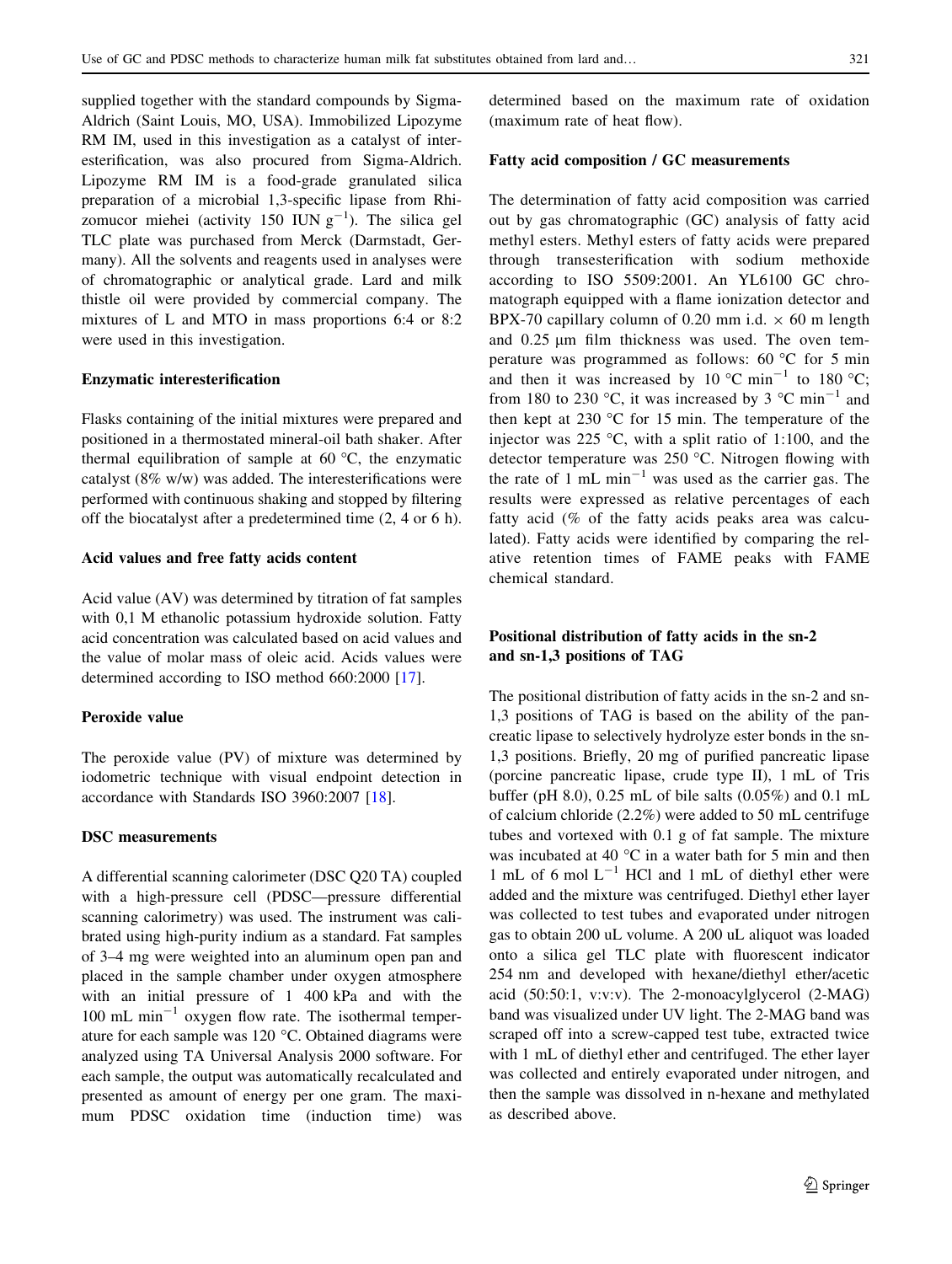#### Statistical analysis

Relative standard deviation was calculated, where appropriate, for all data collected using Microsoft Excel 2012 software. One-way analysis of variance ANOVA was performed using the Statgraphics Plus, version 5.1. Differences were considered to be significant at a p-value of 0.05, according to Tukey's multiple range test.

# Results and Discussion

# Fatty acids composition and their distribution in TAG in studied fats

HMF contains a similar amount of monounsaturated fatty acids (MUFA) and saturated fatty acids (SFA), 39.1 and 40.6% respectively, and about 19.5% of PUFA [[19\]](#page-8-0). Lard, which was the subject of research, is a rich source of SFA, among palmitic acid (23.0%) and stearic acid (14.0%). It also contains oleic acid (46.1%) belonging to MUFA and linoleic acid (9.7%) belonging to PUFA in significant amounts. These 4 major fatty acids match approximately 92.8% of the total fatty acids. The fatty acid compositions of lard are in agreement with results published by Lopez-Lopez [\[19](#page-8-0)]. Comparing to HMF, lard is characterized by a similar SFA content (about 39.5%), but higher MUFA and less PUFA content, 49.7 and 10.7%, respectively (Fig. 1). The fatty acids composition of milk thistle oil was different compared to lard. Linoleic acid in milk thistle oil accounts for 52.0% of the total fatty acids, while oleic acids content reached 26.6%. The other fatty acid was palmitic acid which constitutes only 7.6% of the total fatty acids. Analyzing the fatty acids profile of the milk thistle oil, PUFA constitute about 55.1% of the total fatty acids, which is a higher amount compared to HMF that contains only 19.5%

 $322$  J. Brys´ et al.

of PUFA. On the other hand, the SFA and MUFA content were lower compared to HMF, 17.1 and 27.8% respectively.

In order to enrich TAG derived from L in PUFA, the enzymatic interesterification was applied. As a source of PUFA, milk thistle oil was used. As a result of interesterification, the essential fatty acids from milk thistle oil were incorporated into TAG structures of lard. The interesterified fats contained from 19.5 to 31.3% of PUFA (Table [1](#page-4-0); Fig. 1). Mixtures after interesterification showed from 17.9 to 29.0% of linoleic acid belonging to omega-6 essential fatty acid, while the original lard only 9.7% of this acid was observed. TAG of interesterified fats contained also from 0.5 to 0.9% of  $\alpha$ -linolenic acid belonging to omega-3 essential fatty acid. The enzymatic interesterification of lard and thistle oil blends were performed at various proportions and times to obtain a fatty acid profile matching that of HMF. The SFA content in the blends after interesterification ranged from 26.9 to 36.6%, the MUFA from 39.9 to 50.7% and PUFA from 19.4 to 28.9%. In general, percentage of SFA in all mixtures after interesterification was lower in comparison with that of HMF (40.6%). The MUFA contents in the blends of lard and oil mixed in proportions 6:4 after interesterification were about 39%, and these values were similar to those of to HMF (39.1%). In the interesterified blend of lard and oil mixed in proportions 8:2, similar amount of PUFA (19.5–22.3%) was detected compared to the reference HMF (19.5%). The blends of lard and oil mixed in proportions 8:2 after 2 and 6 h of reaction were characterized by higher amount of MUFA, about 50.7%, compared to the reference HMF (39.1%). In the blends of lard and vegetable oil mixed in proportions 6:4, the PUFA content was higher than in the mixture 8:2 after interesterification. The results obtained in this study suggest that in blends after interesterification no significant differences in the fatty acid profile were

Fig. 1 Content of fatty acids (SFA saturated fatty acids, MUFA monounsaturated fatty acids, PUFA polyunsaturated fatty acids) for mixtures after interesterification and for human milk fat. \*Human milk fat. Values are derived from Lopez-Lopez et al. [\[19\]](#page-8-0)

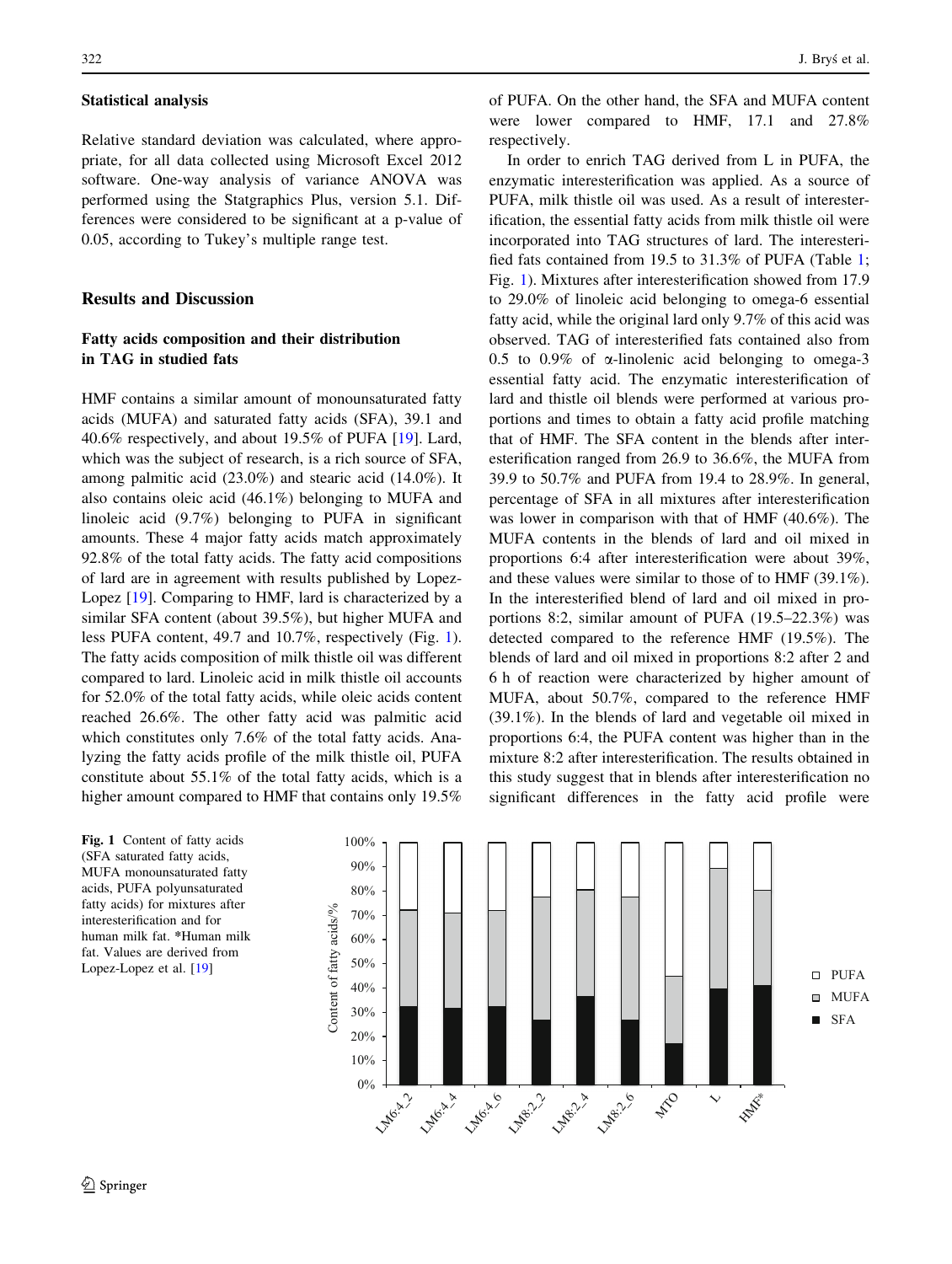| Fatty acid | $LM6:4_2$ | $LM6:4_4$ | $LM6:4_6$ | $LM8:2_2$ | $LM8:2_4$ | $LM8:2_6$ |
|------------|-----------|-----------|-----------|-----------|-----------|-----------|
| C10:0      | 0.0       | 0.0       | 0.0       | 0.1       | 0.1       | 0.1       |
| C12:0      | 0.0       | 0.0       | 0.1       | 0.1       | 0.1       | 0.1       |
| C14:0      | 0.8       | 0.8       | 0.8       | 1.2       | 1.1       | 1.2       |
| C16:0      | 17.5      | 17.1      | 17.7      | 23.6      | 21.0      | 23.6      |
| C16:1c     | 1.3       | 1.3       | 1.3       | 2.0       | 1.8       | 2.0       |
| C17:0      | 0.2       | 0.2       | 0.2       | 0.3       | 0.3       | 0.3       |
| C17:1c     | 0.2       | 0.2       | 0.2       | 0.2       | 0.2       | 0.2       |
| C18:0      | 11.5      | 11.2      | 11.3      | 0.0       | 13.1      | 0.0       |
| C18:1n9c   | 37.4      | 37.0      | 37.1      | 47.3      | 40.8      | 47.3      |
| C18:3n3c   | 25.9      | 26.9      | 26.2      | 20.7      | 17.9      | 20.7      |
| C20:0      | 0.6       | 0.7       | 0.6       | 0.9       | 0.8       | 0.9       |
| C20:1c     | 1.9       | 1.8       | 1.8       | 1.2       | 1.1       | 1.2       |
| C21:0      | 1.1       | 1.1       | 1.0       | 1.3       | 1.1       | 1.3       |
| C20:1c     | 0.4       | 0.3       | 0.3       | 0.5       | 0.0       | 0.5       |
| C20:3n3c   | 1.3       | 1.3       | 1.2       | 0.8       | 0.7       | 0.8       |

<span id="page-4-0"></span>**Table 1** Fatty acids composition  $(\%)$  of mixtures after interesterification

observed independently of the processes conditions used (time of interesterification). HMF contains also long-chain polyunsaturated fatty acids (LCPUFA) 20:4n-6 and 22:6n-3. Nevertheless, these fatty acids were not found in blends after interesterification. However, these mixtures contain other essential fatty acids like linoleic acid and  $\alpha$ -linoleic acid, which can be converted in our organism to LCPUFA.

The type of fatty acid and its stereospecific position in TAG determine both, the physical behavior of dietary fats and their fate during digestion and absorption [[20\]](#page-8-0) Considering the results obtained, it can be concluded that interesterification affects the distribution of fatty acids in TAG in both, internal and external positions. HMFS are characterized by a similar fatty acid composition in sn-2 position of TAG, regardless of time of process. Palmitic acid was the most abundant fatty acid located in sn-2 position of interesterified mixtures. The reaction time influenced to a small extent to reduce the palmitic acid content and increase in the stearic and oleic acid content in sn-2 position of TAG. Due to the positional sn-1,3 specifity of the lipase, the interesterification catalyzed by Lipozyme RM IM occurred mainly in external positions of TAG. As the enzyme operated on the external positions, the percentages of given fatty acids in sn-2 positions of interesterified TAG in comparison with their counterparts for initial blends remain nearly unchanged [\[21](#page-8-0)]. The changes in sn-2 percentages can be caused by possible acyl migrations in TAG molecules during prolonged time of interesterification, as it was proved by Xu et al. [\[22](#page-8-0)]. Increasing the amount of oil in the sample from 20 to 40% caused the reduction in the palmitic acid content in sn-2 position of TAG from 44.8–50.9 to 34.7–36.4%.

However, in order to obtain the confirmation of fatty acid distribution between regiospecific TAG positions, it was essential to recalculate the fatty acid composition of sn-2 position into relative fatty acid in sn-2 position [\[19](#page-8-0)]. As reported by Lopez-Lopez et al. [[19\]](#page-8-0), fatty acid composition of sn-1,3 and sn-2 in TAG positions is not the most suitable way of presenting data of sn-2 fatty acid composition without taking into account the total percentage of fatty acids in whole TAG molecules. Hence, Fig. [2](#page-5-0) presents the percentage of most abundant fatty acids in sn-2 position of TAG, expressed as relative fatty acid in analyzed fats. Human milk contains approximately 70% of palmitic acid in the sn-2 position, whereas most animal and vegetable fats contain this fatty acid primarily in the sn-1 and sn-3 positions [[12](#page-7-0)]. Lard, like HMF, contains approximately 85.7% of palmitic acid in the sn-2 position of TAG, whereas percentage of this fatty acid in internal position of TAG in oil reached only 14.6%. Analyzing the results regarding the percentage of the fatty acids esterified at sn-2 position of TAG in HMFS, it can be concluded that the structure of TAG is very similar to the HMF. Percentage of the palmitic acids at sn-2 of TAG in all HMFS exceeded 33%, which means that it is located mainly in the internal position of TAG. This location increases the efficiency of calcium absorption by infants. Taking into account the percentage of unsaturated fatty acids in the sn-2 position of TAG in HMFS, it can be stated that they are located mostly in external positions of TAG. This is mainly oleic acid. Percentage of oleic acid at the sn-2 of TAG in HMFS ranged from 14.1 to 22.8%, which confirms that it is located mainly in sn-1,3 positions of TAG.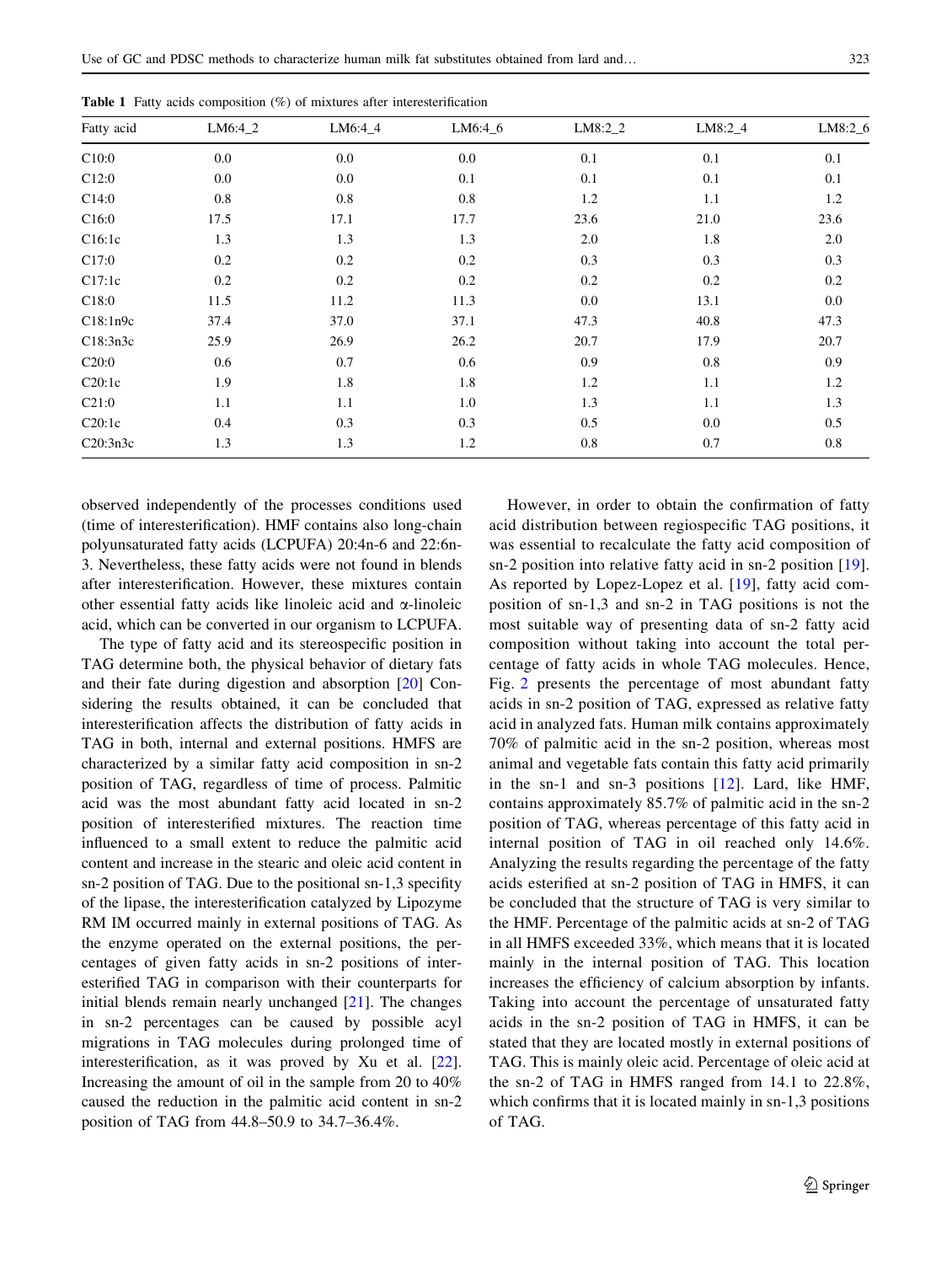<span id="page-5-0"></span>

Fig. 2 Percentage of a given fatty acid in sn-2 position of TAG of interesterified fats. \*Human milk fat. Values are derived from Lien et al. [[10](#page-7-0)]

|  |  |                                                      | <b>Table 2</b> Acid value, peroxide value and oxidation induction time of |  |
|--|--|------------------------------------------------------|---------------------------------------------------------------------------|--|
|  |  | raw materials and mixtures after interesterification |                                                                           |  |
|  |  |                                                      |                                                                           |  |

| mg KOH $g^{-1}$<br>mmol $O_2$ kg <sup>-1</sup><br>sample                                     |  |
|----------------------------------------------------------------------------------------------|--|
| $1.23 \pm 0.05^{\rm b}$<br>$2.44 \pm 0.10^b$<br>5.84 $\pm$ 0.41 <sup>c</sup><br><b>MTO</b>   |  |
| $0.57 \pm 0.09^{\rm a}$<br>$1.13 \pm 0.18^{\text{a}}$<br>$0.72 \pm 0.13^{\text{a}}$<br>L     |  |
| $6.23 \pm 0.01^d$<br>$1.44 \pm 0.31^{\rm b}$<br>$12.40 \pm 0.01^{\rm d}$<br>LM6:4 2          |  |
| $6.22 \pm 0.44^d$<br>$12.38 \pm 0.88^d$<br>$0.72 \pm 0.05^{\text{a}}$<br>LM6:4 4             |  |
| $8.15 \pm 0.37^e$<br>$16.22 \pm 0.73^e$<br>$0.84 \pm 0.10^a$<br>LM6:4 6                      |  |
| $5.13 \pm 0.08^{\circ}$<br>LM8:2 2<br>$0.84 \pm 0.32^{\text{a}}$<br>$10.20 \pm 0.16^{\circ}$ |  |
| $6.63 \pm 0.39^d$<br>$13.19 \pm 0.78$ <sup>d</sup><br>$0.41 \pm 0.13^{\circ}$<br>LM8:2 4     |  |
| $7.76 \pm 0.06^{\circ}$<br>LM8:2 6<br>$15.44 \pm 0.11^{\circ}$<br>$0.60 \pm 0.08^{\text{a}}$ |  |

Data expressed as mean  $\pm$  standard deviation

The different lowercase letters (a–e) in the same column indicate significantly different values ( $p < 0.05$ )

#### The quality assessment of studied fats

All fats and oils are susceptible to oxidation processes, giving rise to free radicals, hydroperoxides and polymers [\[23](#page-8-0)]. The peroxide value is a method used for determining the amount of oxygen chemically bound to an oil or fat as peroxides, particularly hydroperoxides which are primary oxidation products. The PV of the raw materials and HMFS are listed in Table 2. The blends after interesterification were characterized by lower PV, in contrary to milk thistle oil, for which the parameter reached the values greater than 5.8 meq  $O_2$  kg<sup>-1</sup> fat. High PV means a high production of hydroperoxides, which can alter or even lose the nutritional quality of fats. The products obtained by enzymatic reactions which were carried out for 2 h were characterized by the higher PV which means a faster progression of oxidation. Comparing the different proportions of substrates but maintaining the same time, HMFS obtained from interesterified mixture of lard and oil in ratio of 8:2 showed lower PV than the samples with a ratio of 6:4. This is the consequence of the fact that the samples with ratio of 6:4 contained bigger amount of oil which oxidizes quickly.

Therefore, all blends after interesterification showed a PV quite similar and lower than 2 meq  $O_2$  kg<sup>-1</sup> fat. The HMFS were characterized by lower PV than oil and that made them more stable to oxidation. However, many studies have reported a decrease in oxidative stability of HMFS compared to initial fats [[1](#page-7-0), [23](#page-8-0)]. The evidence about oxidative stability of HMFS is diverse; the main factors that determine the oxidative stability of HMFS are the different analytical methods of purification and production, the different nature of oil and lard sources and the presence of antioxidants during the production [\[23](#page-8-0)].

The main components of fats are TAG. Fats also contain certain quantities of monoacylglycerols, diacylglycerols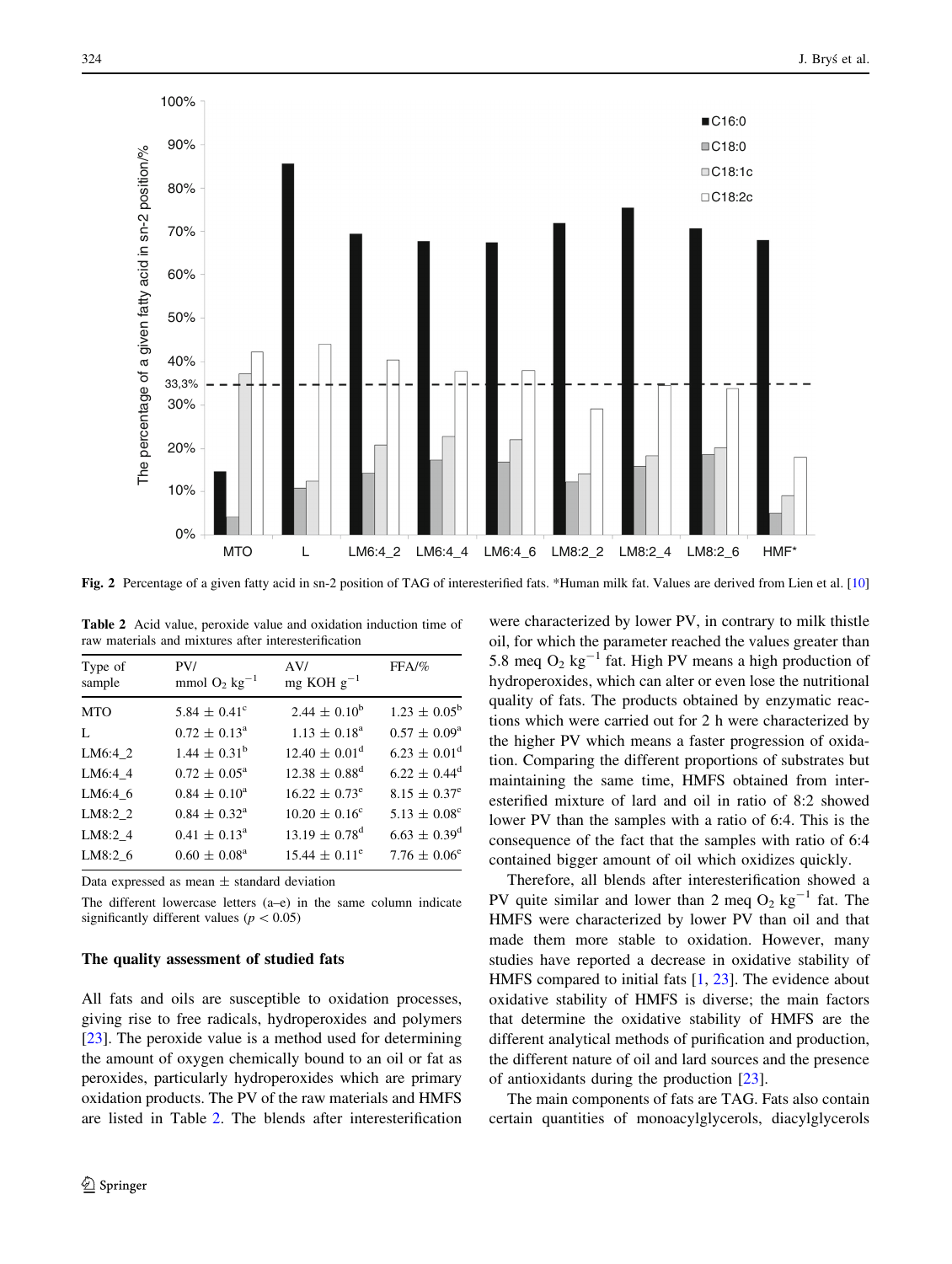and fatty acids contents. The determinant of free fatty acids contents in fat is acid value (AV). The AV and free fatty acids content (FFA) of lard, milk thistle oil and blends after interesterification are shown in Table [2](#page-5-0). Analyzing the results, it can be observed that AV of mixtures after interesterification was higher compared to lard and oil, which indicate a bigger presence of FFA. Lard was characterized by the lowest FFA content  $(\langle 1\% \rangle)$ , similarly to studied vegetable oil with an amount of FFA at the level of  $\langle 2\%$ . Analyzing and comparing the results, the FFA content in mixtures increased after enzymatic interesterification reaction. These results are in agreement with Brys et al. [\[14](#page-7-0)], who indicated that enzymatic interesterification process caused the increase in FFA amount. The AV and FFA contents depend significantly on the time of the reaction. In the case of interesterified mixtures, the AV was lower when reaction time was shorter ( $\sim$ 2 h). General blends of lard and milk thistle oil after interesterification at the presence of Lipozyme RM IM contained 5.1–8.2% of FFA. Therefore, it was demonstrated that increase in AV is related to increase in FFA content in the sample. Hamam and Shahidi [[24\]](#page-8-0) suggested that the presence of FFA in the reaction mixture may induce oxidation due to a catalytic effect of the carboxylic groups of the fatty acids contents on the formation of free radicals. In general, the higher the level of fatty acids contents, monoacylglycerols and diacylglycerols in the obtained product after interesterification with respect to the level of TAG is, the higher is the reduced oxidative stability [[23\]](#page-8-0). It should be concluded that before using HMFS for potential applications in functional foods, the FFA should be removed.

Numerous methods have been developed for monitoring fat and oil autoxidation [\[25](#page-8-0)–[28\]](#page-8-0). DSC is a very popular method for the assessment of the oxidative stability of oils and fats. The DSC experiments are performed with a linear increase in temperature (dynamic conditions) or at constant temperature (isothermal conditions). The oxidation medium (oxygen or air) can be maintained at normal (atmospheric) pressure or at increased pressure (PDSC) [\[16](#page-7-0)]. The results of PDSC measurements expressed as the oxidation induction times are shown in Fig. 3. The induction times obtained for analyzed fats can be used as primary parameters for the assessment of the resistance of tested fats to their oxidative decomposition. Mostly, samples with longer induction time are more stable than those for which the induction time obtained is shorter [[21\]](#page-8-0). The PDSC tests for HMFS performed at isothermal temperature of  $120 °C$  showed that their induction times (28.9–34.8 min) were reduced compared with the lard (46.8 min). Comparing raw materials, milk thistle oil was characterized by lower induction time (32.7 min) than lard. In general, oils contain a high concentration of unsaturated fatty acids and they have worse oxidative stability, consequently a short induction time. Comparing the proportions between mixtures of lard and milk thistle oil, the induction time should be lower in samples with ratios of 6:4. This is a result of higher concentration of oil unsaturated fatty acids. Most studies have reported a decrease in oxidative stability of interesterified fats, especially fats rich in unsaturated fatty acids, compared to the raw materials  $[1, 23, 29]$  $[1, 23, 29]$  $[1, 23, 29]$  $[1, 23, 29]$  $[1, 23, 29]$  $[1, 23, 29]$ . Same studies have suggested also the loss of antioxidants during the production of

Fig. 3 Oxidation induction time of interesterified fats and raw materials. Different letters indicate that the samples are significantly different at  $p < 0.05$ 

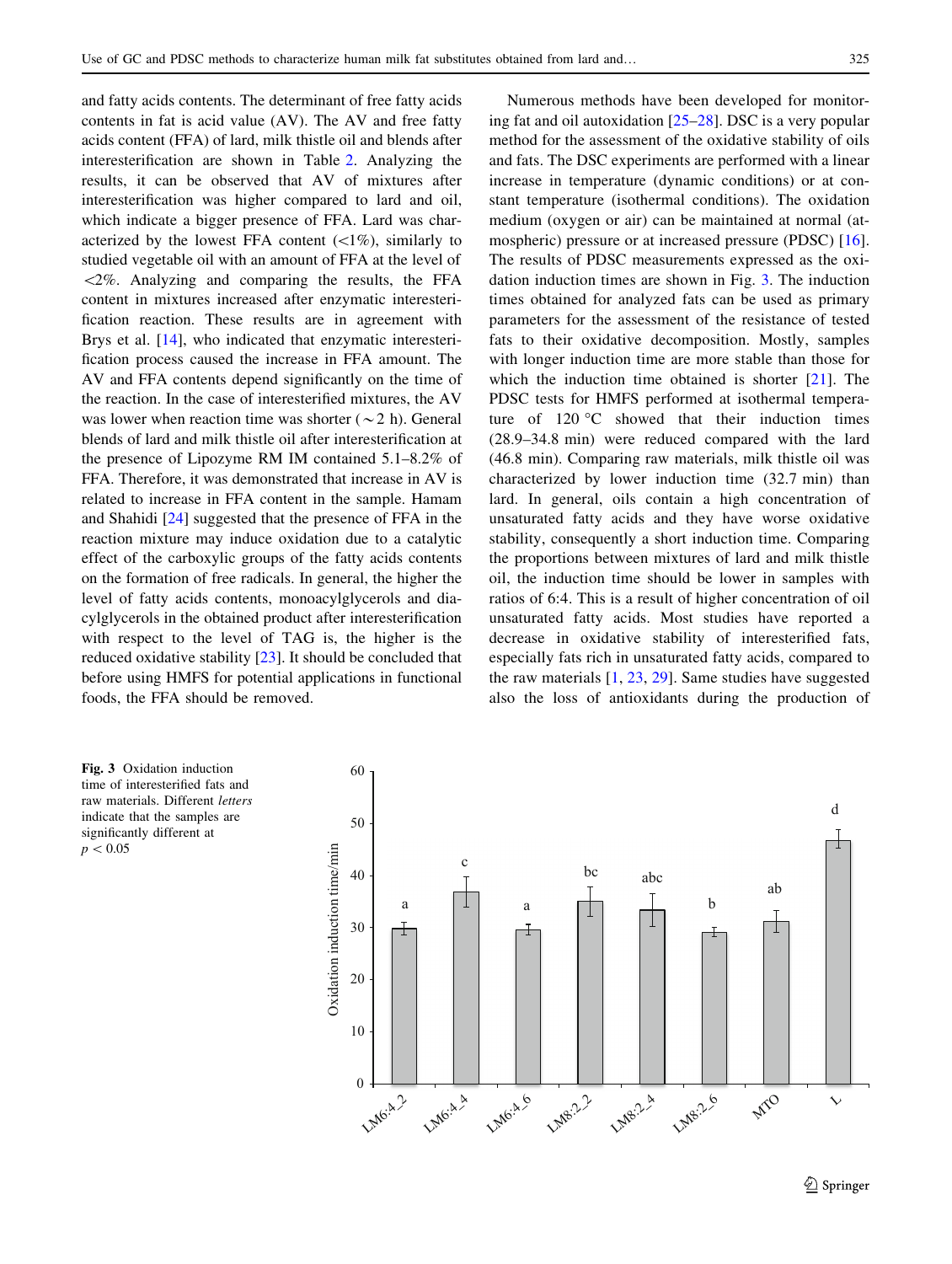<span id="page-7-0"></span>interesterified fats as the main reason for explaining a worse oxidative stability found for fats after modification even regardless of the production method used or of the polyunsaturated nature of fatty acids. This loss of endogenous antioxidants is especially important when vegetable oils are used as a source of fatty acids for the production of interesterified fats, due to their natural content in antioxidants, such as tocols, both tocopherols and tocotrienols, phytosterols, or phenolic compounds [[23\]](#page-8-0).

# **Conclusions**

The interesterified mixtures of L and MTO were satisfactory to produce HMFS rich in PUFA. The essential fatty acids from MTO were incorporated into TAG structures of lard after modification. Major fatty acids determined in the studied fats after interesterification were palmitic, oleic and linoleic acids, similarly to HMF. The interesterified blends were characterized also by a similar ratio of SFA, MUFA and PUFA like HMF, especially blend of lard and oil mixed in proportions 8:2 after 4 h of reaction.

The oxidative stability of the HMFS showed that products based on blends of lard and milk thistle oil after interesterification were more stable to oxidation than oil. The interesterified fats showed a short induction time compared to lard, which means their worse oxidative stability. PDSC is a fast and reliable method that can be used to assess the oxidation parameters of interesterified mixtures of lard and milk thistle oil. The induction times obtained for analyzed fats can be used as primary parameters for the assessment of the resistance of tested fats to their oxidative decomposition. The products of enzymatic reactions which were carried out for 2 h underwent faster progression of oxidation. This means a worse oxidative stability for blends which were carried out during short time. The mass ratio of substrates in blends also influenced the oxidative stability. In blends which contained a higher amount of vegetable oil, the progression of oxidation was faster.

In general, FFA content of mixture increased after interesterification reaction. The presence of free fatty acids after the reaction can decrease the oxidative stability of interesterified fats. It should be concluded that before using HMFS for potential applications in functional foods, the FFA should be removed.

Positional distribution of fatty acids in the TAG of interesterified blends was similar to that of HMF. The sn-1,3 positions predominantly contain unsaturated FA, mostly oleic acid and sn-2 position contain mostly palmitic acid. This position of palmitic acid in TAG is important for proper absorption of fat and minerals by infants.

Open Access This article is distributed under the terms of the Creative Commons Attribution 4.0 International License ([http://crea](http://creativecommons.org/licenses/by/4.0/) [tivecommons.org/licenses/by/4.0/\)](http://creativecommons.org/licenses/by/4.0/), which permits unrestricted use, distribution, and reproduction in any medium, provided you give appropriate credit to the original author(s) and the source, provide a link to the Creative Commons license, and indicate if changes were made.

# References

- 1. Maduko C, Park Y, Akoh CC. Characterization and oxidative stability of structured lipids: infant milk fat analog. JAOCS. 2008;85:197–204.
- 2. Yang T, Xu X, He C, Li L. Lipase-catalyzed modification of lard to produce human milk fat substitutes. Food Chem. 2003;80:473–81.
- 3. Wang YH, Qin XL, Zhu QS, Zhou R, Yang B, Li L. Lipasecatalyzed acidolysis of lard for the production of human milk fat substitute. Eur Food Res Technol. 2010;230:769–77.
- 4. Forssell P, Kervinen R, Lappi M, Linko P, Suoptti T, Poutanen K. Effect of enzymatic interesterification on the melting point of tallow–rapeseed oil (LEAR) mixture. JAOCS. 1992;69:126–9.
- 5. Tecelao C, Silva J, Dubreucq E, Ribeiro M, Ferreira-Dias S. Production of human milk fat substitutes enriched in omega-3 polyunsaturated fatty acids using immobilized commercial lipases and Candida parapsilosis lipase/acyltransferase. J Mol Cat B Enzym. 2010;65:122–7.
- 6. Jensen RG. The lipids in human milk. Prog Lipid Res. 1996;35:53–92.
- 7. Mu H. Production and nutritional aspects of human milk fat substitutes. Lipid Technol. 2010;22:126–9.
- 8. Sahin N, Akoh CC, Karaali A. Enzymatic production of human milk fat substitutes containing  $\gamma$ -linolenic acid: optimization of reactions by response surface methodology. JAOCS. 2005;82(8):549–57.
- 9. Xu X. Production of specific-structured triacylglycerols by lipasecatalyzed reactions: a review. Eur J Lip Sci Technol. 2000;102:287–303.
- 10. Lien EL. The role of fatty acid composition and positional distribution in fat absorption in infants. J Pediatr. 1994;125:562–8.
- 11. Huiling M. Production and nutritional aspects of human milk fat substitutes. Lipid Technol. 2010;22:126–9.
- 12. Nielsen NS, Yang T, Xu X, Jacobsen Ch. Production and oxidative stability of a human milk fat substitute produced from lard by enzyme technology in a pilot packed-bed reactor. Food Chem. 2006;94:53–60.
- 13. Sahin N, Akoh CC, Karaali A. Enzymatic production of human milk fat substitutes containing  $\gamma$ -linolenic acid: optimization of reactions by response surface methodology. JAOCS. 2005;82(8):549–57.
- 14. Bryś J, Wirkowska M, Górska A, Ostrowska-Ligeza E, Bryś A. Application of the calorimetric and spectroscopic methods in analytical evaluation of the human milk fat substitutes. J Therm Anal Calorim. 2014;118:841–8.
- 15. Ilyasoglu H. Production of human fat milk analogue containing a-linolenic acid by solvent-free enzymatic interesterification. LWT Food Sci Technol. 2013;54:179–85.
- 16. Ostrowska-Lige˛za E, Bekas W, Kowalska D, Lobacz M, Wroniak M, Kowalski B. Kinetics of commercial olive oil oxidation: dynamic differential scanning calorimetry and Rancimat studies. Eur J Lipid Sci Technol. 2010;112:268–74.
- 17. ISO 660:2009. Animal and vegetable fats and oils—determination of acid value and acidity. International Organization for Standardization, Geneva, Switzerland.